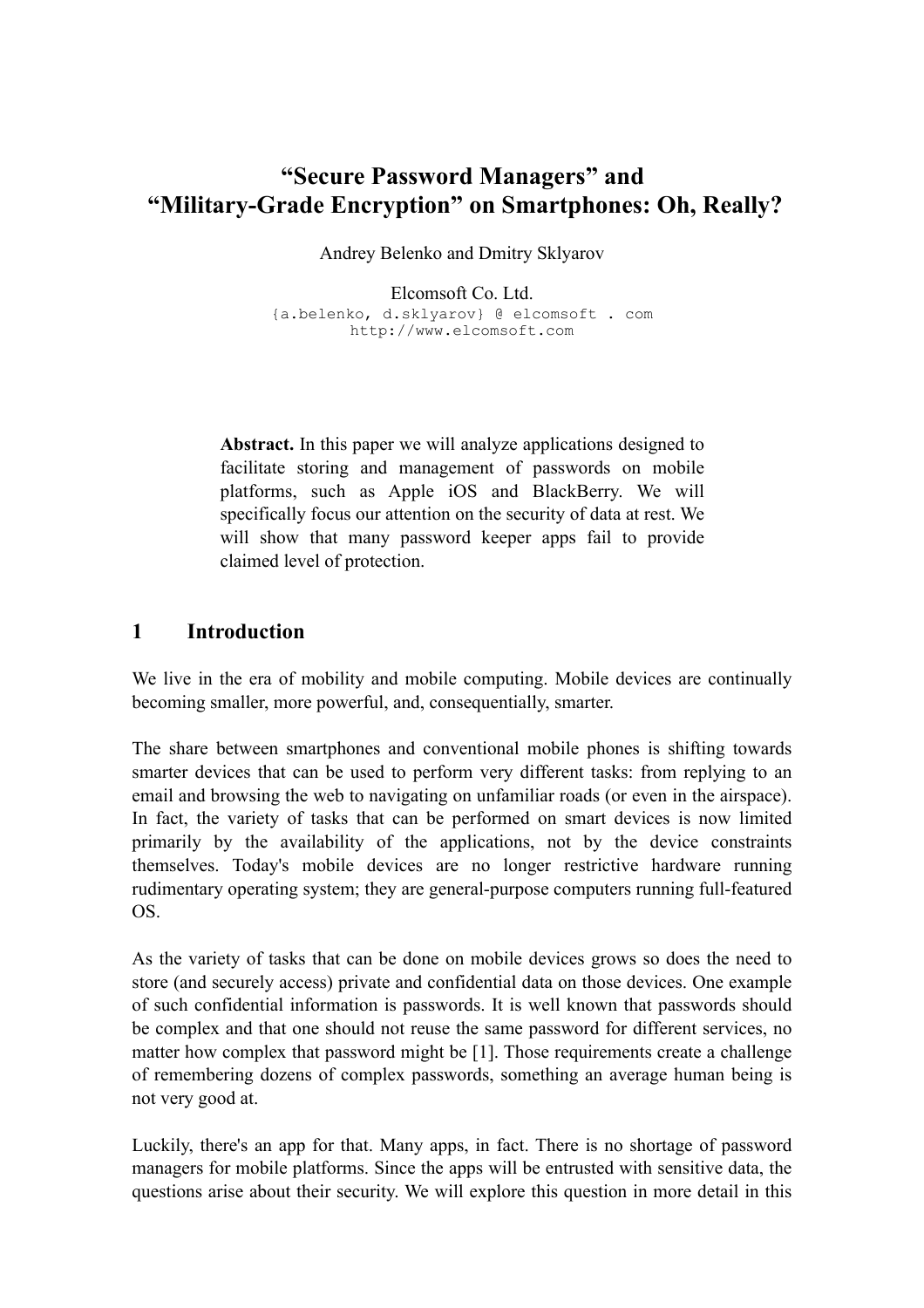paper. Specifically, we will analyze whether password managing applications are utilizing security mechanisms provided by mobile OS and whether they add any additional security on top of that.

We will focus solely on the "data at rest" aspect of security and thus will not consider network attacks. We will consider Research in Motion BlackBerry and Apple iOS platforms only.

# **2 Threat Model**

One important notice is that most mobile devices today do not have physical keyboard, making it harder for users to utilize motor learning to remember complex passwords. Therefore we believe it is safe to assume that, on average, the complexity of a password that has to be entered routinely on a mobile device will be lower than that of a password that is only used on the devices with physical keyboards.

Intuitively, this obvious limitation of mobile devices should be addressed by vendors of password management apps (or other apps relying on password authentication) by making offline attacks as hard and slow as practical, e.g. via utilizing platform security services or by use of cryptography.

All password managers we analyze in this paper maintain local storage of users' passwords, require master password to access it, and many of them employ different protection methods to restrict access to the data without known master password.

In this paper we assume that the attacker wants to recover master password for password manager(s) installed on the mobile device and/or to extract the passwords stored in those managers. The attacker has the device in her possession or she has a backup copy of the device, or she is somehow else able to access password manager database. We will discuss how she can obtain such database in the next section.

## **3 Obtaining (protected) Password Keeper Databases**

## **3.1 Apple iOS**

On Apple iOS platform, two primary sources of app data files are device backups and the device itself.

**Device Backup.** All password managers we analyze in this paper allow migrating of the users' passwords between devices by allowing iOS to backup data (files and/or keychain records) comprising app state.

iOS offers user-configurable backup encryption. When backup encryption is enabled, device will encrypt all backup data prior to sending it to iTunes (i.e. the device performs actual encryption, not the iTunes). To disable backup encryption, original backup password must be supplied.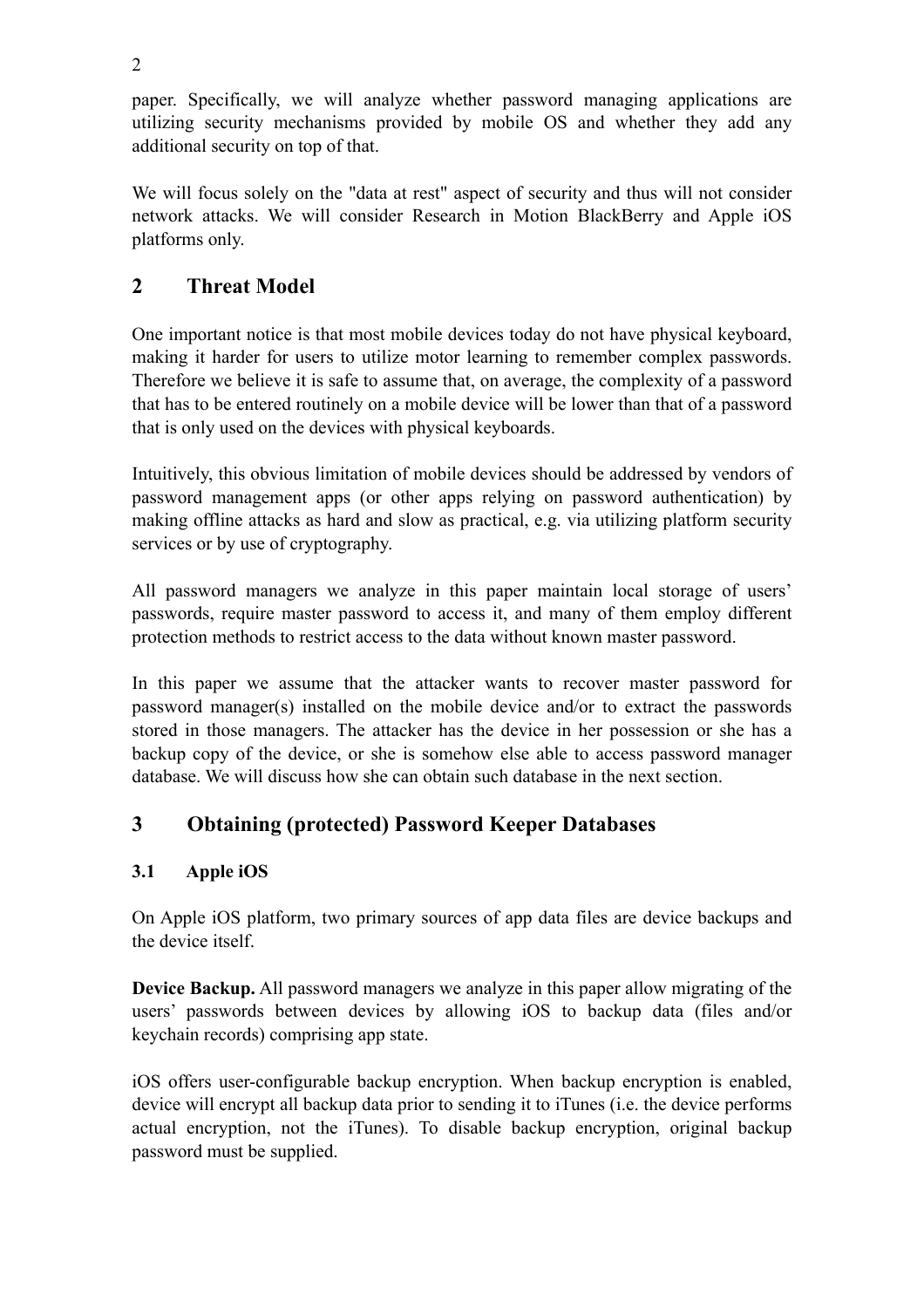Subset of device keychain is included in the backup. If the backup is not encrypted, then exported keychain items are encrypted using the device key and thus decryption without access to the original device is not possible. If the backup is encrypted, however, exported keychain items will be encrypted using the key derived from backup password, thus making it possible to decrypt them if backup password is known.

Backup encryption key is computed by performing 10'000 iterations of PBKDF2-SHA1 function with password as an input, therefore password recovery is relatively slow (tens of thousands passwords per second with GPUs).

In order for iTunes to create a backup of the device, the device must be unlocked (i.e. passcode entered by the user) or it must have been previously paired with this PC/Mac running iTunes. Pairing is done automatically when unlocked device is first connected.

In case of iOS 5 existing pairing can only be used if the device have been unlocked at least once since it was powered on or rebooted.

**Device.** Application data files may be read directly from the device using tools that utilize Apple MobileDevice framework (two examples of such tools are iExplorer [2] and i-Fun-Box [3]). The device must not have a passcode set, or it must have a pairing with a computer where tool is being run. Device need not to be jailbroken for this to work since application files reside within application sandboxes on the user partition.

**Physical Acquisition.** It is also possible to acquire physical image of the filesystem and decrypt required files from it. This method is commonly used in iOS forensics and is currently possible for all devices preceding iPad 2 and iPhone 4S. Device passcode is not a problem for the acquisition itself, but may be required to actually decrypt required file(s), depending on the protection class a particular file belongs to.

If device passcode is needed to decrypt file or keychain item, it is possible to mount a passcode recovery attack. It is extremely slow (2-6 passcodes per second) and can only be done on the device itself (i.e. offline passcode recovery is not possible).

#### **3.2 BlackBerry**

On BlackBerry, the primary source of app data is device backup.

**Device Backup.** BlackBerry Desktop Software offers user-configurable backup encryption. When enabled, Desktop Software will encrypt current backup using usersupplied password. Encryption is done by the Desktop Software, not the device. Encryption of future backups can be disabled without entering the original password.

Backup encryption key is computed by performing 20'000 iterations of PBKDF2-SHA1 function with password as an input, therefore password recovery is relatively slow (tens of thousands passwords per second with GPUs).

In order for Desktop Software to create a backup of the device, the device password must be known.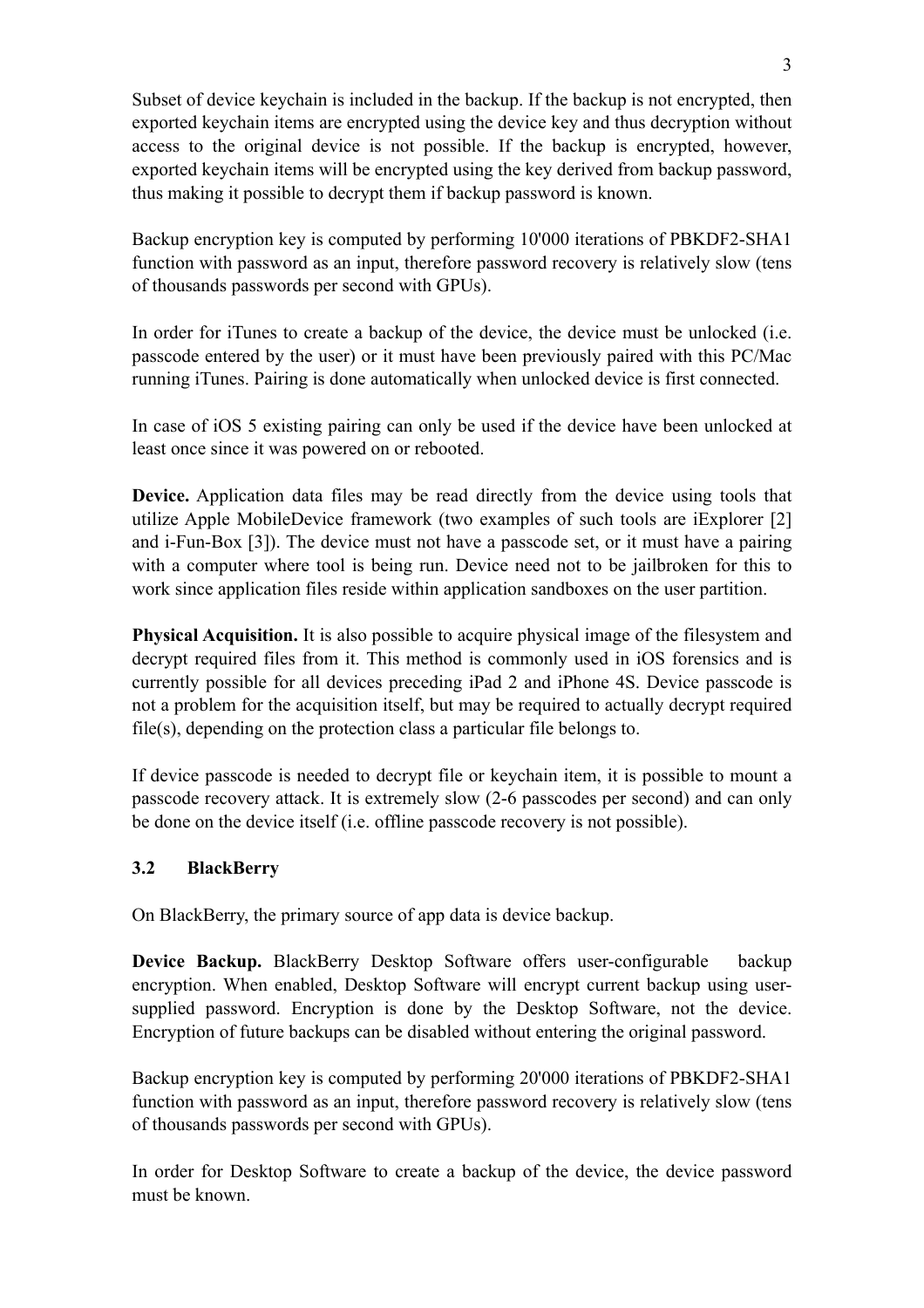**Physical Acquisition.** There are products on the market claiming the ability to perform physical acquisition of BlackBerry smartphones [4]. Unfortunately, they cannot do this on a device with an unknown device password and thus do not provide any benefit in our threat model – if device password is known, an attacker can simply obtain unencrypted device backup that contains password manager database(s).

In certain circumstances it is possible to recover BlackBerry device password using encrypted media card from the device [5]. To the best of our knowledge, currently there are no other ways to recover BlackBerry device password.

## **4 iOS Password Management Apps**

As we have mentioned before, there is no shortage of password managers, password keepers and password vaults in App Store. Analyzing all of them would require enormous amount of time, therefore we have picked some most popular and most "interesting" ones. The list includes both paid and free apps; it is by no means exhaustive.

### **4.1 Free Apps**

**Keeper® Password & Data Vault [6].** Like many other password management apps, this one uses SQLite database as a storage backend and the data in the database is encrypted. Advanced Encryption Standard (AES) cipher with 128-bit key in ciphertext block chaining (CBC) mode is used for encryption. Encryption key is computed from master password as first 16 bytes of SHA-1 of master password.

Master password verification is performed by comparing MD5 hash of supplied master password against a MD5 hash of a correct master password which is stored in the same database. Hash is plain MD5, without any salt. Thus it is possible to use readily available high-performance MD5 hash cracking tools and MD5 Rainbow Tables to recover the password.

**Password Safe - iPassSafe free version [7].** This app also uses SQLite database to store user passwords. The data is encrypted using AES cipher with 256-bit key in CBC mode. The encryption master key is randomly generated. This master key is further encrypted with master password and then stored in the database.

The app blacklists the following master passwords as being insecure: 0000, 1234, 2580, 1111, 5555, 0852, 2222, 1212, 1998, 5683.

Master password is not hashed before being used as an encryption key; it is only nullpadded to 32 bytes. Furthermore, since (random) master key is always 32 bytes long, and it is PKCS7-padded prior to encryption, the last block of the plaintext that gets encrypted on the master password key will be 16 bytes all equal to 0x10. This allows to efficiently verify master passwords; such verification requires only one trial AES decryption.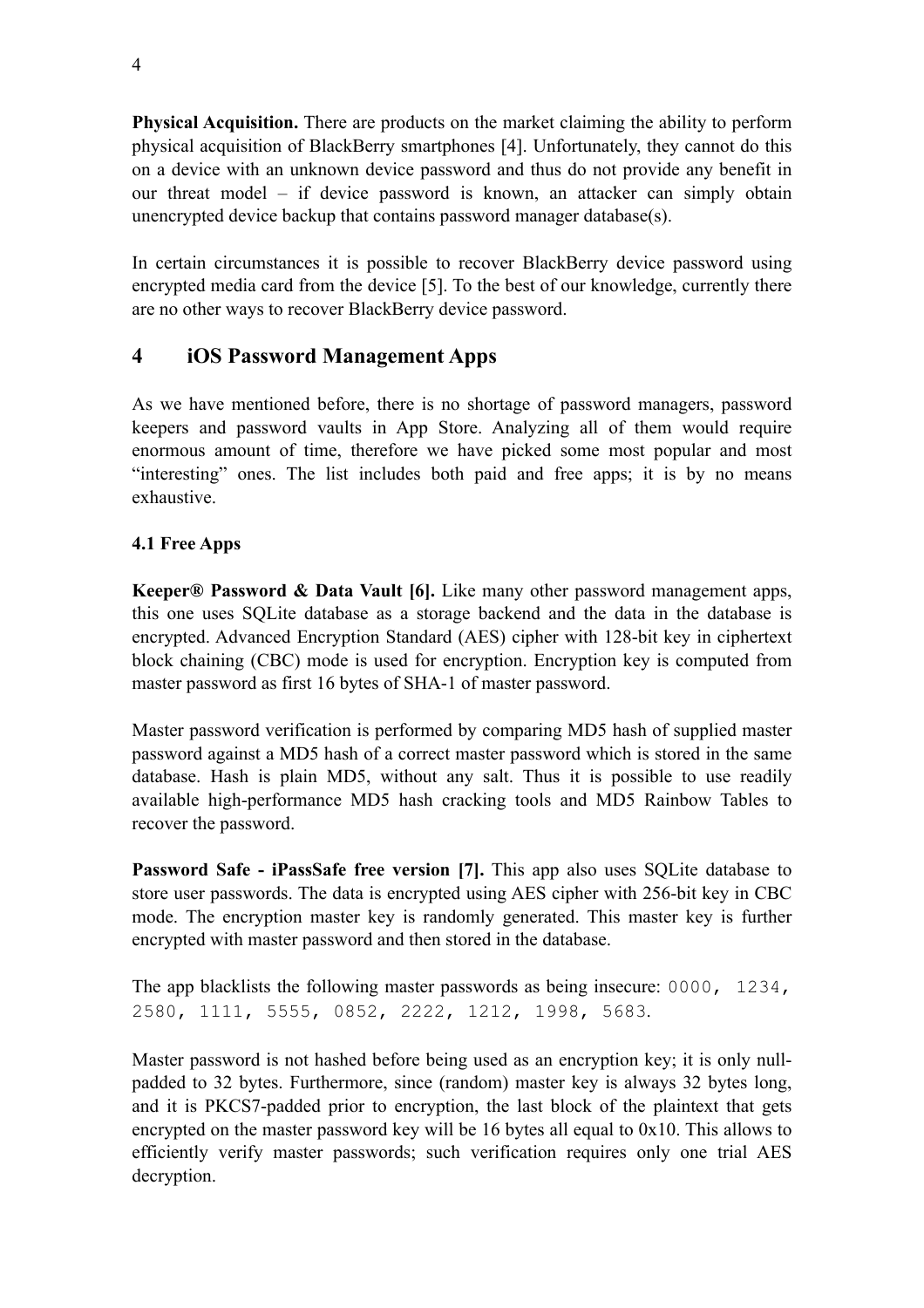**My Eyes Only™ - Secure Password Manager [8].** This app stores master password, the answer to the secret question to recover the password, and the RSA public and private keys in the keychain, thus its security is at most as good as keychain's one. The data is stored with a protection class kSecAttrAccessibleWhenUnlocked meaning in case of physical acquisition it can only be decrypted if device passcode is known or escrow keys are available. Keychain can also be decrypted if encrypted device backup is available and the backup password is known.

Actual user data is stored in the files in application sandbox and is encrypted with RSA key.

The app also maintains a file which contains public and private RSA keys (same ones as in the keychain), master password, and answer to secret question, both encrypted using aforementioned RSA keys. The fact that private RSA key is stored in the file allows to instantly decrypt master password (as well as any other record in the database).

The app uses RSA with 512 bit modulus which, by today's standard, is not sufficient. Even if app wouldn't store private key along with encrypted data, factoring 512 bit RSA modulus is fairly easy.

**Strip Lite - Password Manager [9].** This product uses SQLite database for storage, but it takes a different approach in protecting the data. Instead of per-record or per-column data encryption it encrypts SQLite database file in its entirety. It does so with help of an open-source component SQLCipher [10] developed by the same company. The encryption key is computed as PBKDF2-SHA1 with 4'000 iterations from master password and per-database salt. Password verification requires computing an encryption key (thus, 4'000 iterations of PBKDF-SHA1) and one trial AES-256 decryption.

**Safe - Password [11].** This app is also known as Awesome Password Lite [12] and as Password Lock Lite [13]. Those apps store passwords in SQLite database. Master password is limited to 4-digits PIN and is stored in the same database in plaintext. Obviously, master password can be instantly recovered. User data (including passwords) is also stored in plain.

**iSecure Lite - Password Manager [14].** This app has the same problem as the previous one – the master password protecting its database is stored in plaintext. It can be recovered instantly. User data is also not encrypted.

**Ultimate Password Manager Free [15].** This app comes in two versions: paid and free. According to its author, one of the limitations of the free version is "no data encryption". This is indeed true, but not only this app provides no data encryption, it also stores master password in plaintext. Password recovery is instant.

**Secret Folder Lite [16].** This is not a password manager application, but rather a different kind of app that offers password protection for files (in this case photos and videos).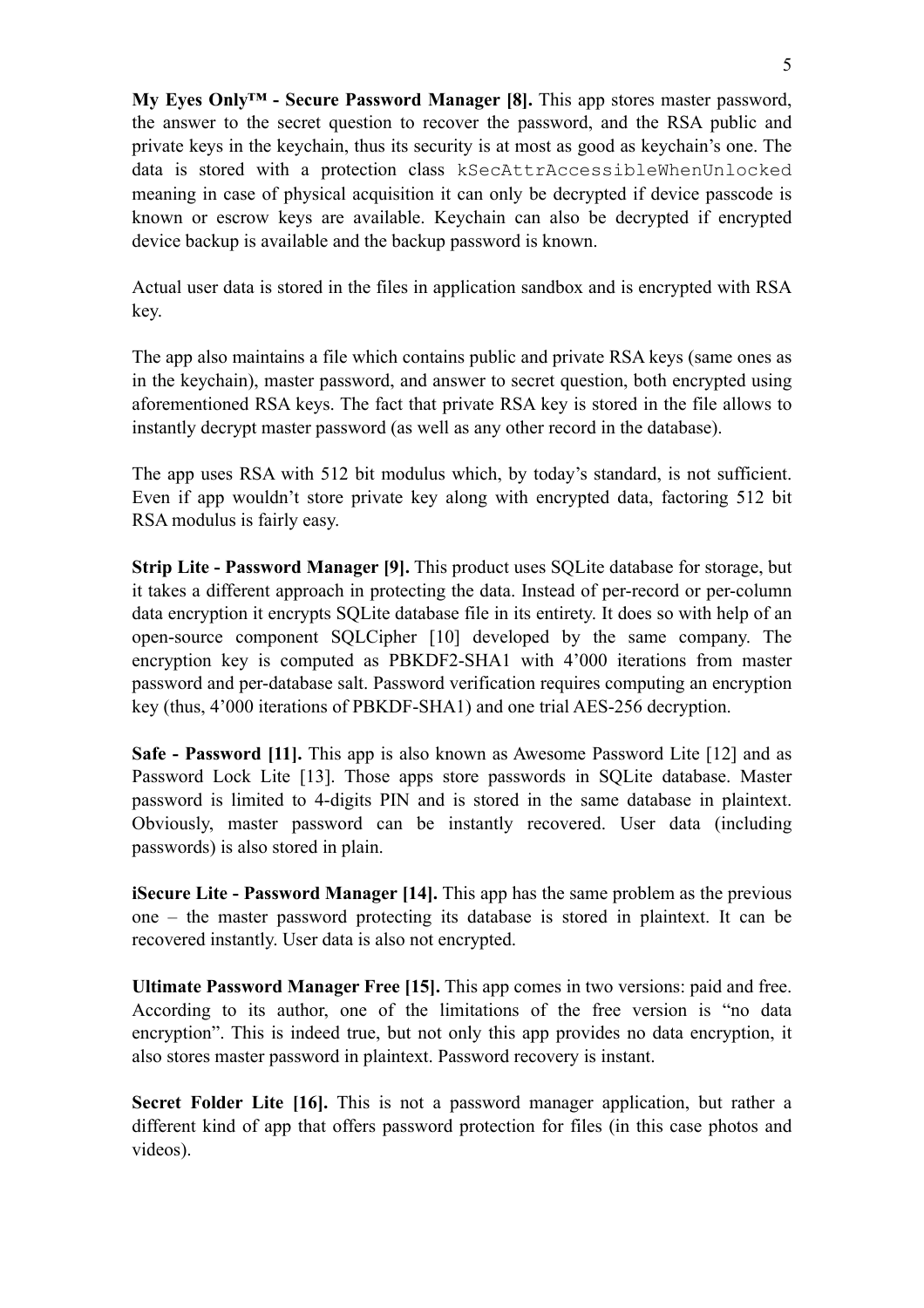This particular app was created by the same author as Password Lock Lite and employs similar 'protection': passwords are stored in SQLite database in plaintext. They can be recovered instantly.

### **4.2 Paid Apps**

**SafeWallet - Password Manager (\$3.99) [17].** This mobile app uses very same database format as used by desktop versions of the same application. Single password verification requires computing PBKDF2-SHA1 with 10 (ten) iterations and one trial AES-256 decryption. User data is encrypted using the key derived from the master password.

**SplashID Safe for iPhone (\$9.99) [18].** This app uses SQLite database and encrypts data in it like most other apps we have analyzed, only it uses Blowfish instead of AES. Master password is used as a Blowfish key to encrypt user data.

What sets this app apart, however, is that it stores master password in the database using reversible encryption. That is, it uses hard-coded key "q.;  $59?^{\circ}/0$ n1X\*{OQ1Rwy" to encrypt master password using Blowfish algorithm and then stores the result in the database. Obviously, the master password can be instantly recovered by sinply decrypting the data.

**DataVault Password Manager (\$9.99) [19].** This app uses system keychain as a storage backend. It stores user data as well as program options in the keychain. It uses protection class kSecAttrAccessibleWhenUnlocked for its records, meaning they can only be decrypted if device passcode is known or if encrypted device backup is available and backup password is known.

App also additionally encrypts data before writing it to the keychain. The encryption is AES-128 in electronic code book (ECB) mode; encryption key is master password padded to 16 bytes and used directly, without hashing. Only the first 16 characters are used to compute the key, others are simply ignored.

For master password verification the app stores SHA-256 hash of the correct master password in the keychain. However, for some reason it stores this hash in the Comments attribute of the keychain item, not in the Data attribute as it probably should.

Before iOS 5 only Data attribute of the keychain items was encrypted, and thus hash of the master password is available without the need to decrypt keychain data; keychain database file (either from the device or from the unencrypted device backup) is all what is needed to extract password hash and mount a password recovery attack. Password hashing is done without salt and readily available high-performance tools and Rainbow Tables can be used to recover it.

Starting with iOS 5 Apple encrypts all attributes of a keychain item, not just the Data attribute. But to enable searching for a keychain items by their attributes it also stores SHA-1 hash of the values of the attributes. Therefore, in case of iOS 5 password recovery attack is still possible but it will require additional computation of SHA-1 hash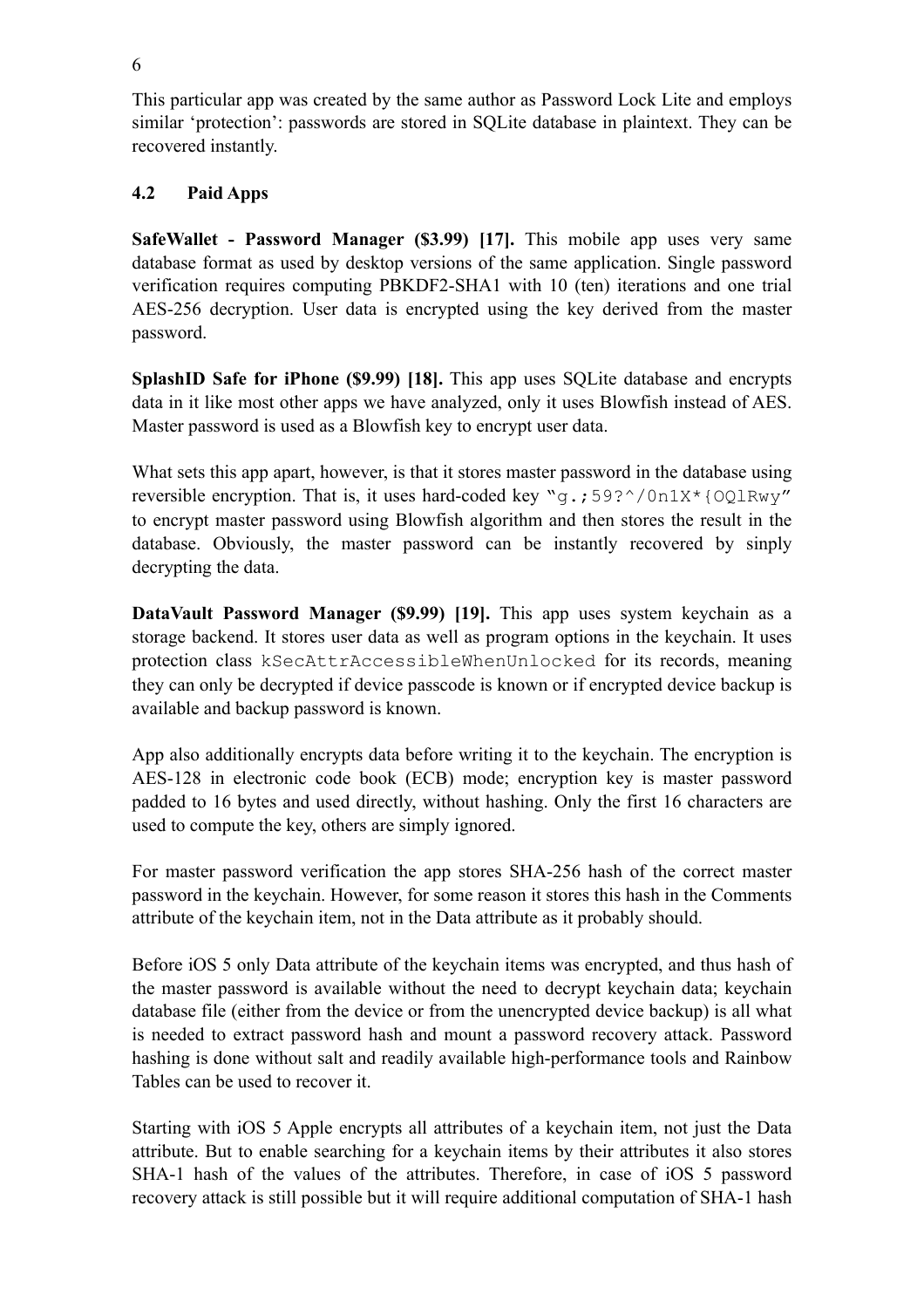of computed SHA-256 hash of candidate password. Precomputed tables (Rainbow Tables) can also be built for this case.

**mSecure - Password Manager (\$9.99) [20].** This app uses custom, Apple-specific storage backend based on NSKeyedArchiver Foundation class. Data stored in this database is encrypted with Blowfish encryption algorithm; SHA-256 hash of a master password is used as an encryption key.

Master Password is verified by decrypting a password verifier stored in the database and comparing it to a known hard-coded value. Password verifier is encrypted using same Blowfish key as the user data. Password verification, thus, requires one SHA-256 computation and one trial Blowfish decryption.

**LastPass for Premium Customers (\$1/month) [21].** LastPass is somewhat different from other apps we have analyzed. It is a subscription-based service, not a standalone app. However, the app can also work in offline mode (provided that user has previously logged in and downloaded data from the server). The app maintains local storage of user data.

To facilitate offline master password verification app stores an encrypted password hash; the encryption key is based on the password. The procedure looks like this:

```
Key := SHA256 (Username + Password)
Hash := SHA256 (Key)LoginHash := ReadProperty ("valid login hash")
DecryptedHash := AES-256-Decrypt (Key, LoginHash)
If Hash = DecryptedHash Then password is correct
```
Password recovery attacks are possible, password verification requires two computations of SHA-256 and a trial AES-256 decryption.

**1Password Pro (\$14.99) [22].** 1Password uses SQLite database for storage. App allows users to specify two master passwords: a master PIN guarding access to all records, and an optional (more complex) master password guarding selected items in the database. Actual data is encrypted using key derived from either the master PIN, or from the master password, if user has marked this particular item for additional protection.

Encryption key used to protect items is encrypted on the key derived from master PIN or master password and is stored in the database. To verify PIN or password a so-called Validator is also stored in the database. The Validator is database encryption key encrypted on itself. When user supplies PIN or password, app computes a key encryption key (KEK) from it, decrypts database encryption key with it, and then decrypts Validator using database encryption key. If decrypted Validator is equal to database encryption key then the database encryption is correct, and, consequently, supplied PIN or password is also correct. The pseudocode for the process is as following:

```
Read EncryptedDatabaseKey and EncryptedValidator from Database
KEK := MD5 (Password + Salt)
IV := MD5 (KEK + Password + Salt)
```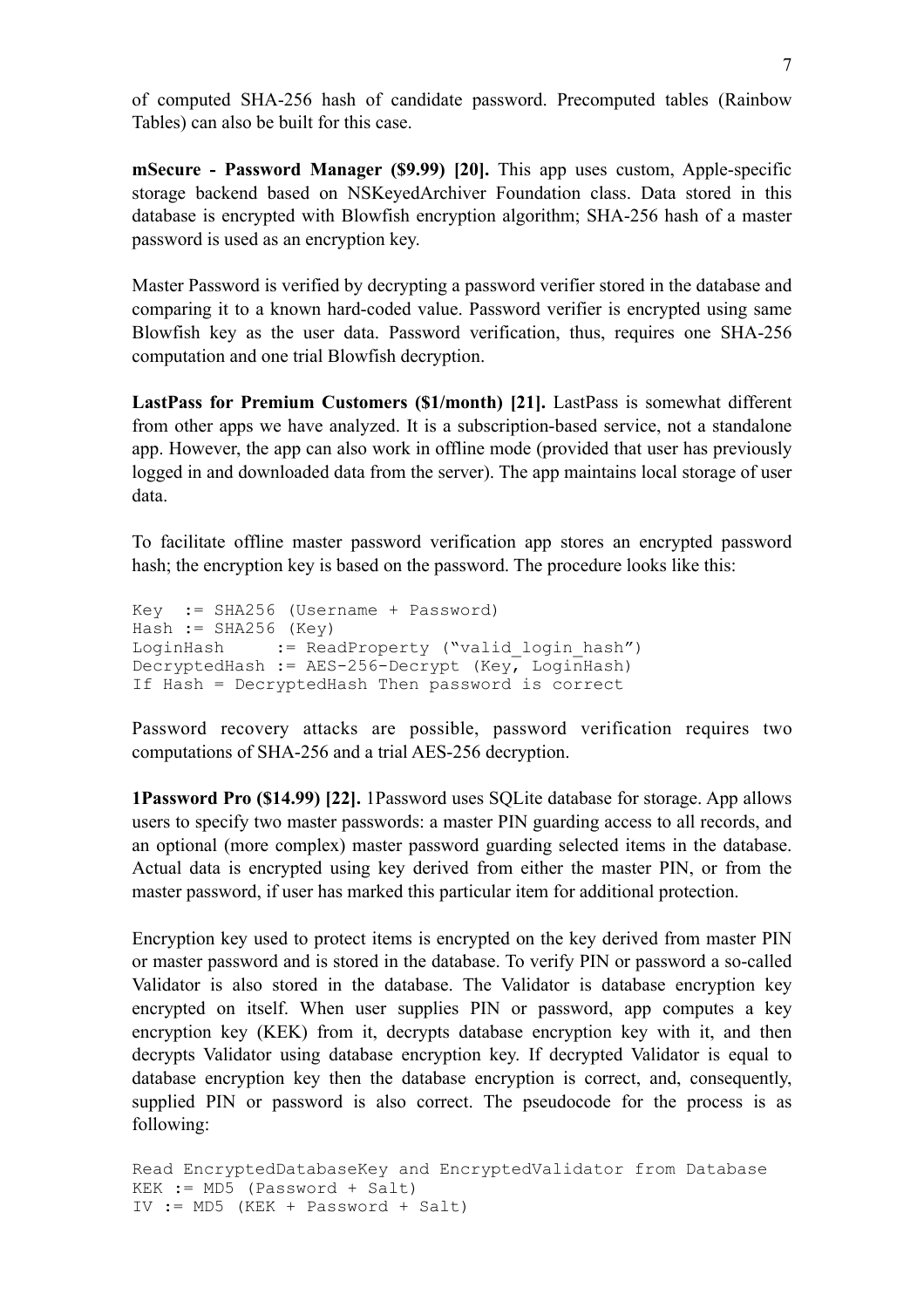DatabaseKey := AES-128-CBC (KEK, IV, EncryptedDatabaseKey) Validator := AES-128-CBC (DatabaseKey, NULL, EncryptedValidator) If Validator = DatabaseKey Then password is correct

However, because PKCS7 padding is used when encrypting database encryption key, it is possible to verify password just by computing KEK (using MD5 hash function), decrypting last block of encrypted database key, and checking if it equals to 16 bytes with value  $0x10$  (this will be the PKCS7-compliant padding when encrypting data whose length is exactly *N* blocks of underlying cipher). Thus, very fast password recovery attack is possible, requiring one MD5 computation and one AES trial decryption per password.

## **5 BlackBerry Password Management Apps**

There is a number of password managers for BlackBerry platform as well. However, in this paper we will study only two of them, both created by Research In Motion itself. The protections employed in both products are quite similar.

#### **5.1 BlackBerry Password Keeper**

Password Keeper encrypts stored passwords using key derived from user-supplied master password. The encryption key is computed using 3 (three) iterations of PBKDF2-SHA1 function. To ensure integrity of the data, SHA-1 digest of the data is computed and appended before encryption. After decryption, last 20 bytes are assumed to be SHA-1 hash of the data (first *Len*-20 bytes). If computed digest matches the decrypted one, decrypted data is assumed to be correct.

This integrity verification procedure allows to mount a master password recovery attack. Due to the fact that insufficient number of PBKDF2 iterations is used (only three), the password recovery is fast (millions of passwords per second on modern CPU).

#### **5.2 BlackBerry Wallet**

BlackBerry Wallet [23] is a more advanced version of Password Keeper and is available free of charge from the BlackBerry App World. Two versions are currently available: version 1.0 for devices running BlackBerry OS 5.0 and version 1.2 for devices running newer version of BlackBerry OS.

**Version 1.0.** This version stores SHA256 digest of SHA256 digest of a password in the database. This allows to mount an extremely fast password recovery attack, possibly using pre-computed Rainbow Tables or high-performance GPU password crackers.

**Version 1.2.** The protection in this version is somewhat similar to the one present in BlackBerry Password Keeper. Encryption key is derived from user password with the help of PBKDF2-SHA1 transformation. However, the number of iterations is now variable (between 50 and 100 iterations) and SHA512 hash of a password is used as an input to PBKDF2 function. Data integrity is ensured in the same way as in Password Keeper: SHA-1 digest of the data is encrypted along with data itself. Password recovery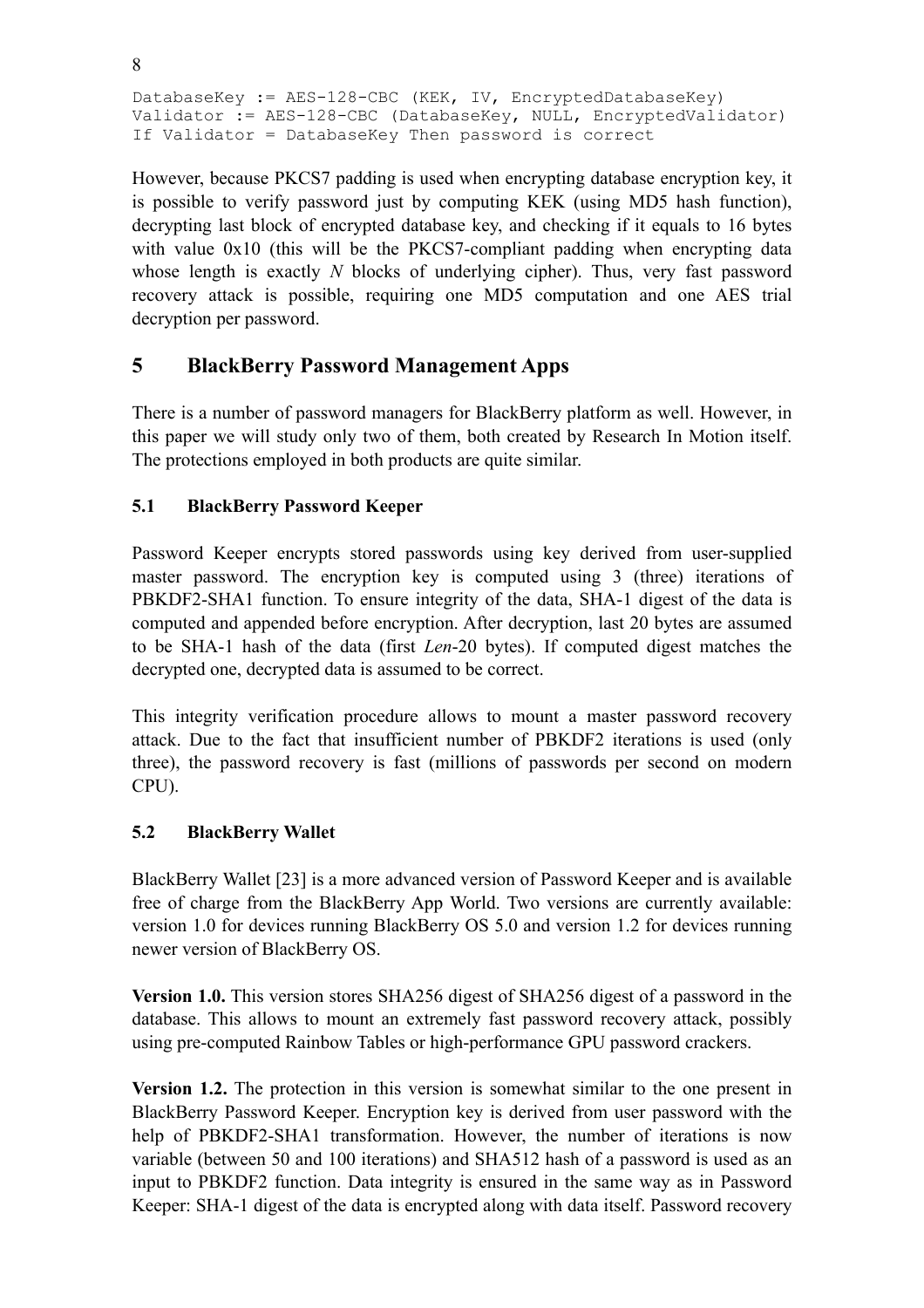is possible and is quite fast, although significantly slower than for BlackBerry Password Keeper or BlackBerry Wallet version 1.0.

## **6 Summary**

We have analyzed more than a dozen password manager/password keeper applications and very few of them provide reasonable layer of protection beyond one offered by OS itself (i.e. backup encryption or passcode protection).

Many of the products clearly misuse available protection mechanism and/or use insufficient cryptographic protection. Our findings are summarized in the following tables.

| App name                                                       | <b>Encrypts</b><br>data?                                                                                  | <b>Uses</b><br>keychain? | Password verification complexity |  |  |  |
|----------------------------------------------------------------|-----------------------------------------------------------------------------------------------------------|--------------------------|----------------------------------|--|--|--|
| Keeper® Password &                                             | Yes                                                                                                       | $\rm No$                 | $1x$ MD5                         |  |  |  |
| Data Vault                                                     | Remarks: Rainbow Tables and GPU crackers may be used                                                      |                          |                                  |  |  |  |
| Password Safe - iPassSafe<br>free version                      | Yes                                                                                                       | N <sub>0</sub>           | $1x$ AES-256                     |  |  |  |
| My Eyes Only™ - Secure<br>Password Manager                     | Yes                                                                                                       | Yes                      | N/A (see Remarks)                |  |  |  |
|                                                                | <b>Remarks:</b> Master password and user passwords can be decrypted due to<br>misuse of public-key crypto |                          |                                  |  |  |  |
| Strip Lite - Password<br>Manager                               | Yes                                                                                                       | N <sub>o</sub>           | $4000x$ PBKDF2-SHA1 + 1x AES-256 |  |  |  |
| Safe - Password<br>Awesome Password Lite<br>Password Lock Lite | N <sub>0</sub>                                                                                            | N <sub>0</sub>           | N/A (see Remarks)                |  |  |  |
|                                                                | Remarks: Master password and user passwords are stored unencrypted                                        |                          |                                  |  |  |  |
| iSecure Lite - Password<br>Manager                             | N <sub>0</sub>                                                                                            | N <sub>0</sub>           | N/A (see Remarks)                |  |  |  |
|                                                                | Remarks: Master password and user passwords are stored unencrypted                                        |                          |                                  |  |  |  |
| Ultimate Password<br>Manager Free                              | N <sub>0</sub>                                                                                            | N <sub>0</sub>           | N/A (see Remarks)                |  |  |  |
|                                                                | Remarks: Master password and user passwords are stored unencrypted                                        |                          |                                  |  |  |  |
| Secret Folder Lite                                             | No                                                                                                        | No                       | N/A (see Remarks)                |  |  |  |
|                                                                | Remarks: Master password and user passwords are stored unencrypted                                        |                          |                                  |  |  |  |
| SafeWallet - Password<br>Manager                               | Yes                                                                                                       | N <sub>0</sub>           | $10x$ PBKDF2-SHA1 + 1x AES-256   |  |  |  |
| SplashID Safe for iPhone                                       | Yes                                                                                                       | N <sub>0</sub>           | N/A (see Remarks)                |  |  |  |
|                                                                | <b>Remarks:</b> Hard-coded key is used to encrypt master password                                         |                          |                                  |  |  |  |
| DataVault Password<br>Manager                                  | Yes                                                                                                       | Yes                      | $1x$ SHA-256 + $1x$ SHA-1        |  |  |  |

#### **Table 1.** Summary of our findings.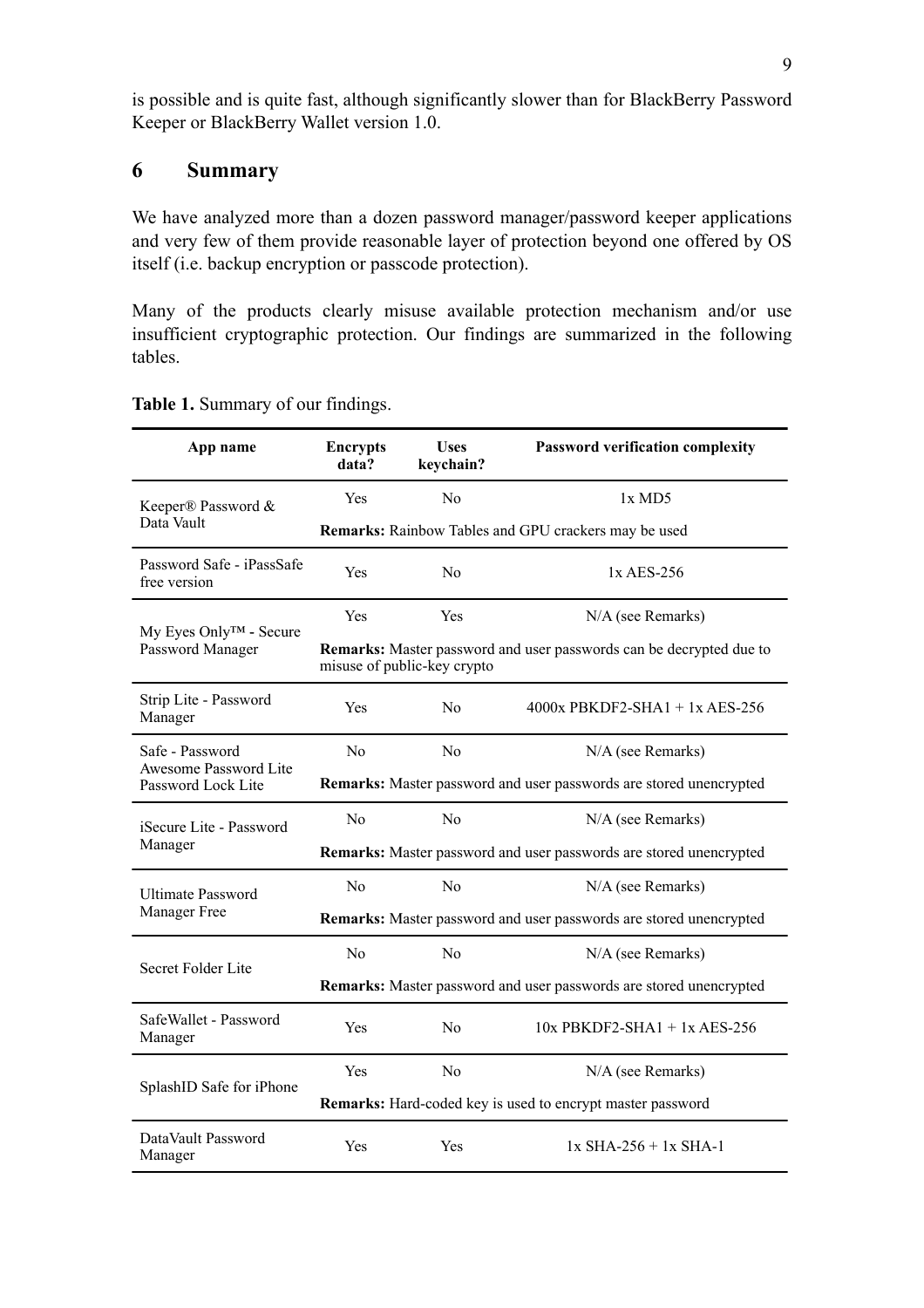| App name                             | <b>Encrypts</b><br>data?                                           | <b>Uses</b><br>keychain? | <b>Password verification complexity</b>         |  |  |
|--------------------------------------|--------------------------------------------------------------------|--------------------------|-------------------------------------------------|--|--|
| mSecure - Password<br>Manager        | <b>Yes</b>                                                         | No.                      | $1x$ SHA-256 + $1x$ Blowfish                    |  |  |
| LastPass for Premium<br>Customers    | <b>Yes</b>                                                         | No.                      | $2x$ SHA-256 + 1x AES-256                       |  |  |
| 1Password Pro                        | Yes.                                                               | N <sub>0</sub>           | $1x \text{ MD5} + 1x \text{ AES} - 128$         |  |  |
| <b>BlackBerry Password</b><br>Keeper | <b>Yes</b>                                                         | N/A                      | $3x$ PBKDF2-SHA1 + 1x AES-256                   |  |  |
| BlackBerry Wallet 1.0                | Yes.                                                               | N/A                      | $2x$ SHA-256                                    |  |  |
| BlackBerry Wallet 1.2                | <b>Yes</b>                                                         | N/A                      | $1x$ SHA-512 + 100x PBKDF2-SHA1 +<br>1x AES-256 |  |  |
|                                      | <b>Remarks:</b> Variable (50-100) number of PBKDF2-SHA1 iterations |                          |                                                 |  |  |

**Table 2.** Password recovery speeds and recoverable password lengths.

| <b>Name</b>                               | <b>Password verification</b>                         | Password rate, passwords/<br>sec (est.) | Password length     |      |
|-------------------------------------------|------------------------------------------------------|-----------------------------------------|---------------------|------|
|                                           | complexity                                           | <b>CPU</b>                              | <b>GPU</b>          |      |
| Keeper® Password &<br>Data Vault          | $1x$ MD5                                             | 60 <sub>M</sub>                         | 6000 M              | 14.7 |
| Password Safe -<br>iPassSafe free version | $1x$ AES-256                                         | 20 M                                    | N/A                 | 12.2 |
| Strip Lite - Password<br>Manager          | 4000x PBKDF2-SHA1<br>$^{+}$<br>1x AES-256            | 5000                                    | 160K                | 10.1 |
| SafeWallet - Password<br>Manager          | $10x$ PBKDF2-SHA1 +<br>1x AES-256                    | 1500 K                                  | 20 M<br>(AES-bound) | 12.2 |
| DataVault Password<br>Manager             | $1x$ SHA-256 +<br>$1x$ SHA-1                         | 7 <sub>M</sub>                          | 500 M               | 13.6 |
| mSecure - Password<br>Manager             | $1x$ SHA-256 +<br>1x Blowfish                        | 300 K                                   | N/A                 | 10.4 |
| LastPass for Premium<br>Customers         | $2x$ SHA-256 +<br>1x AES-256                         | 5 M                                     | 20 M<br>(AES-bound) | 12.2 |
| 1Password Pro                             | $1x \text{ MD5} + 1x \text{ AES-128}$                | 15 M                                    | 20 M                | 12.2 |
| <b>BlackBerry Password</b><br>Keeper      | 3x PBKDF2-SHA1 +<br>1x AES-256                       | 5 M                                     | 20 M<br>(AES-bound) | 12.2 |
| <b>BlackBerry Wallet 1.0</b>              | 2x SHA-256                                           | 6 M                                     | 300 M               | 13.4 |
| <b>BlackBerry Wallet 1.2</b>              | $1x$ SHA-512 +<br>$100x$ PBKDF2-SHA1 +<br>1x AES-256 | 200K                                    | 3200 K              | 11.4 |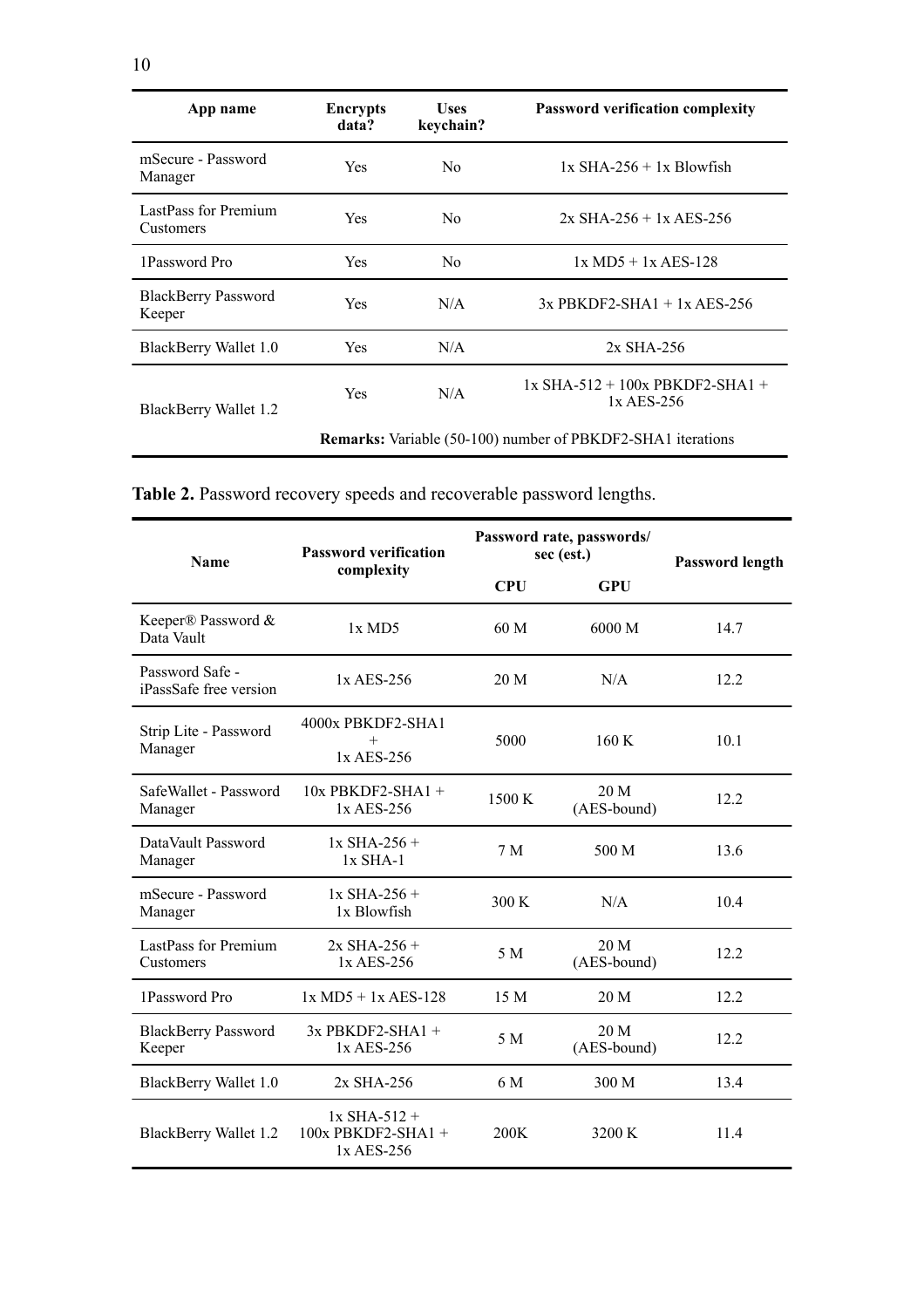Password length denotes maximum length of a password composed of random digits that can be recovered in one day. That is, it is equal to:

$$
log_{10} MAX(RATE_{CPU}, RATE_{GPU}) \cdot 86400
$$
 seconds.

To quickly convert this value to a comparable length of a password composed of random ASCII characters one can simply divide the former number by two (since number of ASCII characters is  $95 \approx 10^2$ ).

To give our reader an idea how this compares to the built-in security mechanisms of iOS and BlackBerry OS suffice it to say that backup encryption in iOS uses 10'000 iterations of PBKDF2-SHA1, and backup encryption in BlackBerry Desktop Software uses twice of that. It is also important to note that user is not challenged (in the case of iOS) with entering backup password every time she backups the device, while frequent need to access the password keeper application might tempt her to use much shorter and simpler password, prone to bruteforce or guessing attacks.

User, however, will be routinely challenged to provide device password (or, in iOS terminology, passcode). This password probably won't be of a great complexity, because it must be entered over and over again. Both iOS and BlackBerry have protections in place to make attacking device password hard. In case of iOS this currently is only possible for devices before iPhone 4S and iPad 2 (unless device is jailbroken) and must be done on the device itself. This means that offline attacks on device password are not possible. The process also is slow, somewhat 5-7 passwords per second. BlackBerry pushes the device password security even further: currently there are no ways to attack or recover device password, unless media card encryption is misconfigured (section 3.2).

On both considered platforms protections offered by OS are far more stronger than provided by analyzed apps. In many cases, if user is not using platform protections (passcode and backup encryption), obtaining passwords stored by password keepers and decrypting them is quite doable.

## **7 Conclusions**

Many password management apps offered on the market do not provide adequate level of security. We strongly encourage users not to rely on their protections but rather use iOS or BlackBerry security features.

For Apple users: set up a passcode, and a (complex!) backup password. Do not plug the unlocked device to computers you do not trust to prevent creation of pairing. If you can't encrypt backup for some reason, restrict access to it as much as possible.

For BlackBerry users: set up a device password. Make sure media card encryption is off or set to "Encrypt using Device Key" or "Encrypt using Device Key and Device Password" to prevent device password recovery based on media card. Do not create unencrypted device backups or restrict access to them as much as possible.